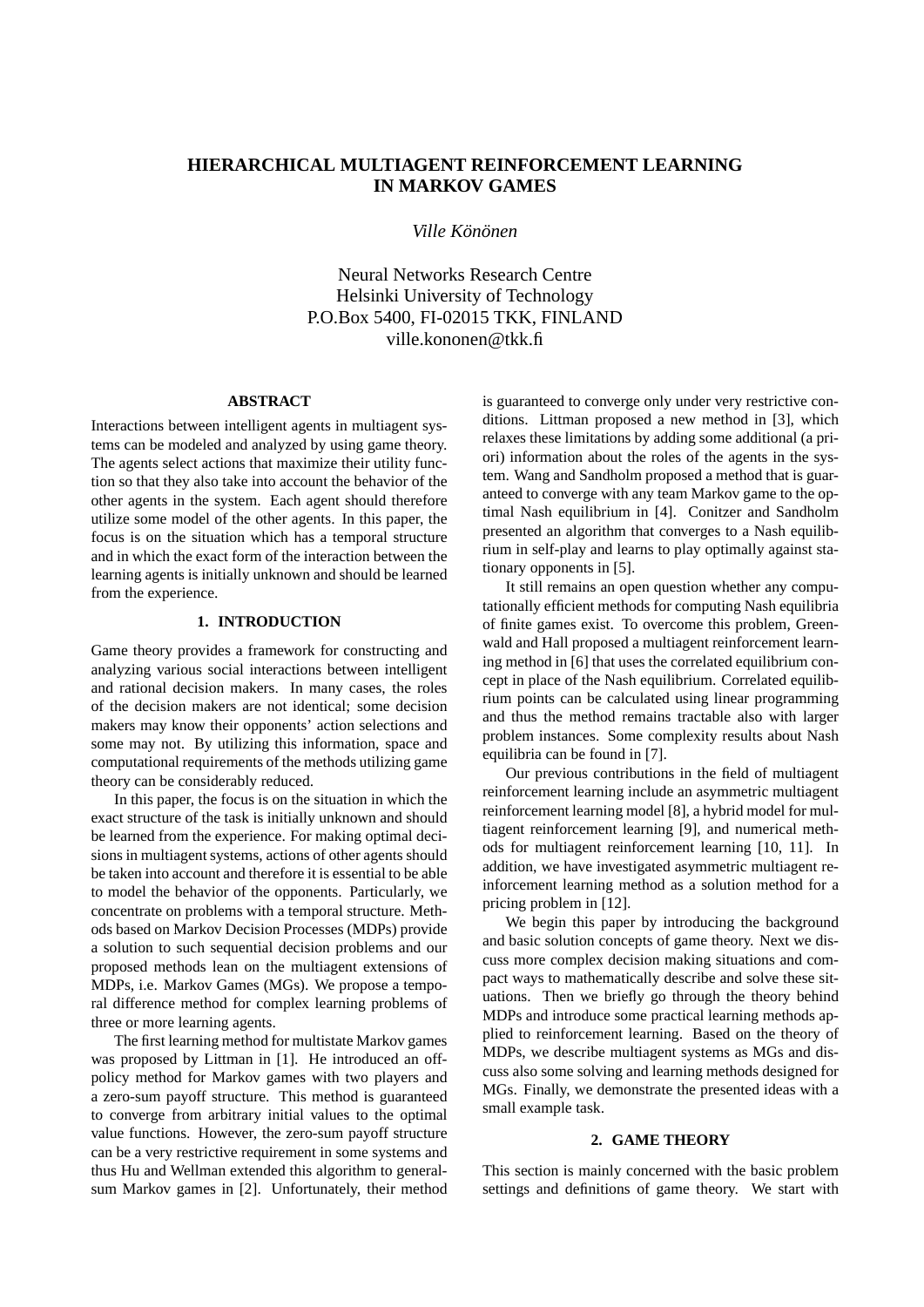

Figure 1. An example of a game in extensive form. Nodes 1.1 and 2.2 are decision nodes of the player 1 and 2, respectively. Each arch connected to a decision node (marked with  $a$  and  $b$ ) is denoting the decision of the corresponding player. Dashed boxes are information states for the corresponding player, e.g. player 2 does not observe the actual strategy choice of the player 1. The ith number in a leaf node is the resulting payoff for the player i.

some preliminary information about mathematical games and then proceed to their solution concepts which are essential for the rest of the paper. Finally, we discuss combining different solution concepts.

## **2.1. Basic concepts**

Mathematical games can be defined by using different representations. The most important forms are the *extensive* form and the *strategic* form. Although the extensive form is the most richly structured way to describe game situations, the strategic form is conceptually simpler and can be derived (*normal representation*) from the extensive form. In this paper, we use games in strategic form for making decisions at each time step.

Games in strategic form are usually referred to as *matrix games* and particularly in the case of two players, if the payoff matrices for both players are separated, as *bimatrix games*. In general, an N-person matrix game is defined as follows:

**Definition 1** *A* matrix game *is a tuple*  $\Gamma = (A^1, \dots, A^N, A^N)$  $r^1, \ldots, r^N$ ), where N is the number of players,  $A^i$  is the strategy space for player  $i$  and  $r^i:A^1\times A^2\times\ldots\times A^N\rightarrow$ R *is the payoff function for player* i*.*

An example extensive form game can be seen in Figure 1 and its normal representation in Table 1.

Table 1. The normal form representation of the extensive form game in Figure 1.

|       | $a^2$ |                     |
|-------|-------|---------------------|
| $a^*$ | 3, 1  | 0, 0                |
| h+    | 0, 0  | $\ddot{\mathbf{3}}$ |

In a matrix game, each player  $i$  simultaneously implements a strategy  $a^i \in A^i$ . In addition to pure strategies  $A^i$ , we allow the possibility that the player uses a random (mixed) strategy. If we denote the space of probability distributions over a set A by  $\Delta(A)$ , a randomization by a player over its pure strategies is denoted by  $\sigma^i \in \Sigma^i \equiv$  $\Delta(A^i)$ .

### **2.2. Equilibrium concepts**

In decision problems with only one decision maker, it is adequate to maximize the expected utility of the decision maker. However, in games there are many players and we need to define more elaborated solution concepts. Next we will shortly present two relevant solution concepts of matrix games.

**Definition 2** *If* N *is the number of players, the strategies*  $\sigma^1_*, \ldots, \sigma^N_*$  *constitute a* Nash equilibrium *solution of the* game if the following inequality holds for all  $\sigma^i \in \Sigma^i$  and *for all* i*:*

$$
r^i(\sigma^1_*,\ldots,\sigma^{i-1}_*,\sigma^i,\sigma^{i+1}_*,\ldots,\sigma^N_*)\leq r^i(\sigma^1_*,\ldots,\sigma^N_*)
$$

The idea of the Nash equilibrium solution is that the strategy choice of each player is a best response to its opponents' play and therefore there is no need for deviation from this equilibrium point for any player alone. Thus, the concept of Nash equilibrium solution provides a reasonable solution concept for a matrix game when the roles of the players are symmetric. Note that this case corresponds the situation depicted in Figure 1, in which player 2 does not know the action selection of player 1.

However, there are decision problems in which one of the players has the ability to enforce its strategy to other players. For solving these kind of optimization problems we have to use a hierarchical equilibrium solution concept, i.e. the *Stackelberg equilibrium* concept. In the two-player case, where one player is acting as the leader (player 1) and the another as the follower (player 2), the leader enforces its strategy to the opponent and the follower reacts rationally to this enforcement.

The basic idea is that the leader selects its strategy so that he enforces the opponent to select the response that leads to the optimal response for the leader. Algorithmically, in the case of finite bimatrix games where player 1 is the leader and player 2 is the follower, obtaining a Stackelberg solution  $(a_S^1, a_S^2(a^1))$  can be seen as the following two-step algorithm:

1. 
$$
a_S^2(a^1) = \arg \max_{a^2 \in A^2} r^2(a^1, a^2)
$$

2. 
$$
a_S^1 = \arg \max_{a^1 \in A^1} r^1(a^1, a_S^2(a^1))
$$

In step 1, the follower's strategy is expressed as a function of the leader's strategy. In step 2, the leader maximizes its own utility by selecting the optimal strategy pair. The only requirement is that the follower's response is unique; if this is not the case, some additional restrictions must be set. This setting can be expressed as an extensive form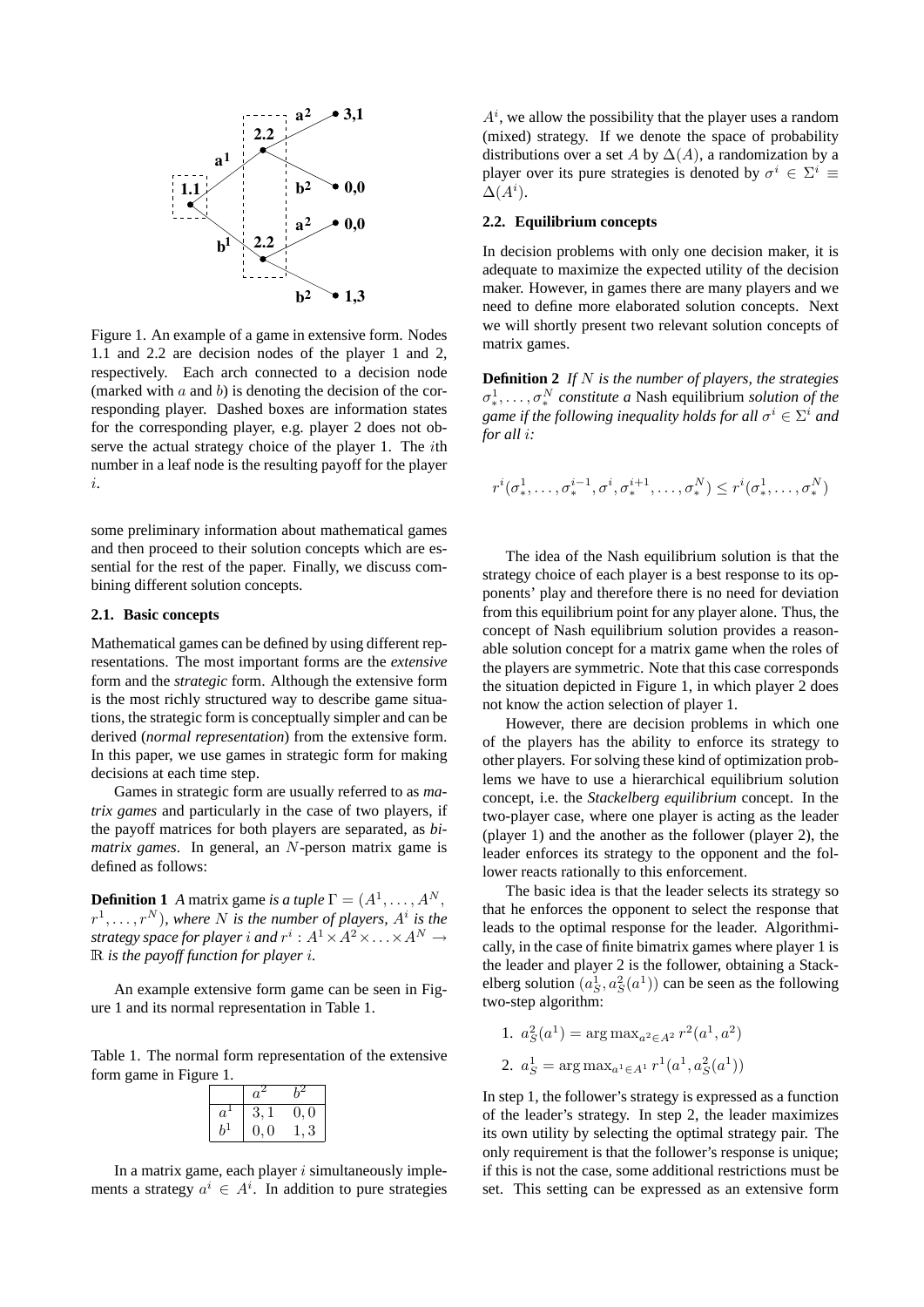

Figure 2. An example extensive form game representing two-player Stackelberg solution with player 1 acting as the leader.

Table 2. The normal form representation of the extensive form game in Figure 2.

|       | $a^2A^2$ | $a^2B^2$ | $b^2A^2$ | $\overline{b^2B^2}$ |
|-------|----------|----------|----------|---------------------|
| $a^1$ | 3,1      | 3, 1     | 0,0      | 0,0                 |
| $b^1$ | 0,0      | 1.3      | 0,0      | 1.3                 |

game depicted in Figure 2, in which player 2 knows what strategy player 1 has selected at the previous time step.

The normal form of this game is shown in Table 2. One of the Nash equilibria of this strategic form game corresponds the Stackelberg solution  $(a^1, a^2)$  leading to the payoff values (3, 1) for the players (all Stackelberg equilibria are also Nash equilibria). Another way to solve the game is to apply the previously declared two-step algorithm for the game shown in Table 1. This method also leads to more compact representation of the extensive form game.

## **2.3. Complex game settings**

A very wide range of social interactions can be modeled as mathematical games by combining symmetric and asymmetric solution concepts. For example, let us consider the extensive form game depicted in Figure 3. In this game, player 2 can distinguish between the strategies of player 1. Player 3 cannot, however, distinguish between the strategies of player 2 and hence the overall game is a combination of symmetric and asymmetric decision tasks.

The normal representation of the game in Figure 3 can be seen as a three dimensional tensor containing 2  $\times$  4  $\times$  $4 = 32$  values for each player. This kind of games usually have lots of Nash equilibria and thus some additional properties should be required from the desired equilibrium solution. In addition, it is usually possible to reduce space requirements in this way.

A natural requirement for the equilibrium solution is the Subgame Perfectness Property (SGP). A solution satisfying this property can be achieved by evaluating the game tree from the leaf nodes to the root node and replacing each subtree with the value of a subtree's Nash equilibrium. When the root node is reached, the value of the whole game is evaluated. There is a very close relation-



Figure 3. An example of the three-player extensive form game. Players 2 and 3 can observe the action selection of player 1 but players 2 and 3 make their decisions simultaneously.

Table 3. The resulting subgame when player 1 selects the strategy  $a^1$ .

|             | $a^{\varepsilon}$ |       |
|-------------|-------------------|-------|
| $a^{\circ}$ | 1,1,1             | 0,0,0 |
|             | 0,0,0             |       |

ship with the Stackelberg solution concept and the SGP property; in fact a solution satisfying the SGP property can been seen as an extension to the Stackelberg equilibrium solution.

If we are interested only on solutions satisfying the SGP property, it is possible to reduce the actual space needed to store the game depicted in Figure 3 by keeping in mind the actual structure of the original extensive form game. Because all the players have 2 strategy options available, it suffices to store  $2 \times 2 \times 2 = 8$  numbers for each player. As the players 2 and 3 know the actual strategy selection of player 1, player 1 is acting as the leader and players 2 and 3 as the followers. For making optimal decisions in the sense of SGP property, player 1 should take into account the possible responses of the other players. Tables 3 and 4 show the resulting subgames in both cases. Both subgames contain three Nash equilibria of which two are optimal in the sense that both players 2 and 3 get the maximal payoff in these equilibria. Player 1 gets a higher payoff value with the strategy selection  $b<sup>1</sup>$ than with the strategy selection  $a^1$  and thus it is rational for player 1 to select strategy  $b^1$ .

Table 4. The resulting subgame when player 1 selects the strategy  $b^1$ .

| $a^3$ | hI    |
|-------|-------|
| 0,0,0 | 2,1,1 |
|       | 0,0,0 |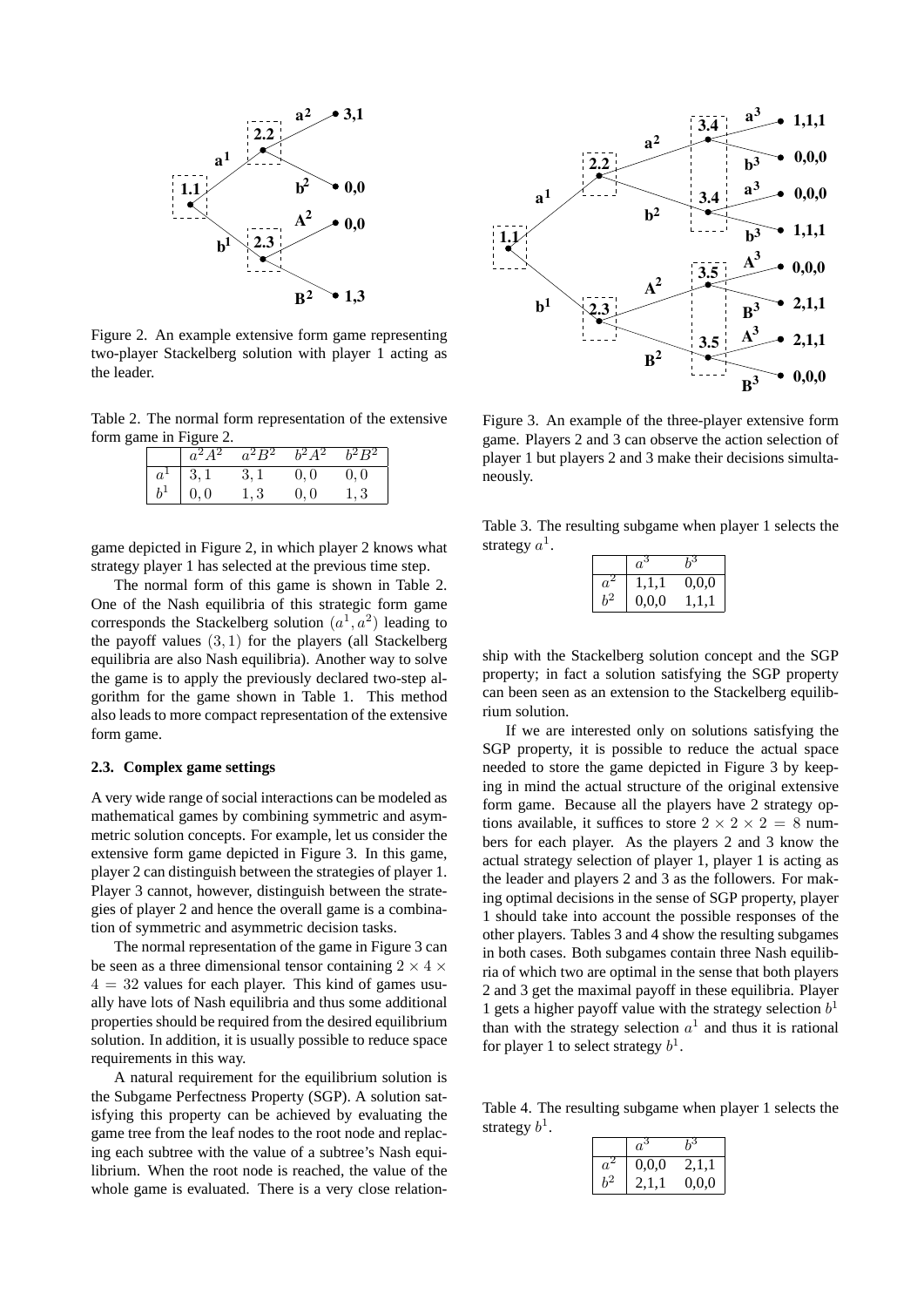## **3. REINFORCEMENT LEARNING IN MARKOV DECISION PROCESSES**

In this section, we briefly introduce the mathematical theory of noncompetitive *Markov decision processes*. In addition, practical solution methods for these processes are discussed at the end of this section.

## **3.1. Markov decision process**

A fundamental concept in a Markov Decision Process is an *agent* that interacts with the environment in the manner illustrated in Figure 4. The environment evolves (changes its state) probabilistically and for each state there is a set of possible actions that the agent may take. Every time the agent takes an action, a certain cost is incurred.



Figure 4. An overview of the learning system.

Formally, we define the Markov decision process as follows:

**Definition 3** *A* Markov Decision Process (MDP) *is a tuple* (S, A, p, r)*, where* S *is the set of all states,* A *is the set of all actions,*  $p : S \times A \rightarrow \Delta(S)$  *is the state transition function and*  $r : S \times A \rightarrow \mathbb{R}$  *is the reward function.*  $\Delta(S)$ *is the set of probability distributions over the set* S*.*

Additionally, we need a *policy*, i.e. a rule stating what to do, given the knowledge of the current state of the environment. The policy is defined as a function from states to actions:

$$
\pi: S_t \to A_t,\tag{1}
$$

where t refers to the discrete time step. The policy is *stationary* if there are no time dependents, i.e. :

$$
\pi: S \to A. \tag{2}
$$

In this paper, we are only interested about stationary policies. The goal of the agent is to find the policy  $\pi_*$  that maximizes its expected discounted utility R:

$$
V_{\pi}(s) = E_{\pi}[R|s_0 = s] = E_{\pi} \left[ \sum_{t=0}^{\infty} \gamma^t r_{t+1} | s_0 = s \right],
$$
\n(3)

where  $r_t$  is an immediate reward at time step t and  $\gamma$  is a discount factor. Moreover, the value for each state-action pair is:

$$
Q_{\pi}(s, a) = E_{\pi}[R|s_0 = s, a_0 = a] = r(s, a)
$$

$$
+ \gamma \sum_{s'} p(s'|s, a) V_{\pi}(s').
$$
 (4)

Finding the optimal policy  $\pi_*$  can be seen as an optimization problem, which can be solved e.g. using dynamic programming algorithms.

## **3.2. Solving MDPs**

Using dynamic programming requires solving the following equation for all states  $s \in S$ :

$$
V_{\pi_*}(s) = \max_{a \in A(s)} Q_{\pi_*}(s, a).
$$
 (5)

These equations, *Bellman optimality equations*, form a basis for reinforcement learning algorithms. There are two basic methods for calculating the optimal policy, *policy iteration* and *value iteration*. In the policy iteration algorithm, the current policy is evaluated and then improved using greedy optimization based on the evaluation step. The value iteration algorithm is based on successive approximations of the value function and there is no need for repeated computation of the exact value function.

In both algorithms, the exact model of the environment should be known a priori. In many situations, however, we do not have the model available. Fortunately, it is possible to approximate the model from individual samples on-line. These methods are called temporal difference methods and can be divided to off-policy and onpolicy methods based on whether they are using the same policy they are optimizing for learning or not. An example of on-policy methods is *SARSA-learning* which has the update rule [13]:

$$
Q_{t+1}(s_t, a_t) = (1 - \alpha_t) Q_t(s_t, a_t)
$$
  
+  $\alpha_t [r_{t+1} + \gamma Q_t(s_{t+1}, a_{t+1})],$  (6)

where the action selection in the state  $s_{t+1}$  occurs according to the current policy. An example of off-policy methods is Q-learning. Its update rule is [14]:

$$
Q_{t+1}(s_t, a_t) = (1 - \alpha_t) Q_t(s_t, a_t)
$$
  
+  $\alpha_t [r_{t+1} + \gamma \max_{b \in A} Q_t(s_{t+1}, b)].$  (7)

## **4. MULTIAGENT REINFORCEMENT LEARNING IN MARKOV GAMES**

Until now, we have only discussed the case where there is only one agent in the environment. In this section we extend the theory of MDPs to the case of multiple decision makers in the same environment. At the end of the section, a number of solving and learning methods for this extended model are briefly discussed.

## **4.1. Markov games**

With multiple agents in the environment, the fundamental problem of single-agent MDPs is that the approach treats the other agents as a part of the environment and thus ignores the fact that the decisions of the other agents may influence the state of the environment.

One possible solution is to use competitive multiagent Markov decision processes, i.e. *Markov games*. In a Markov game, the process changes its state according to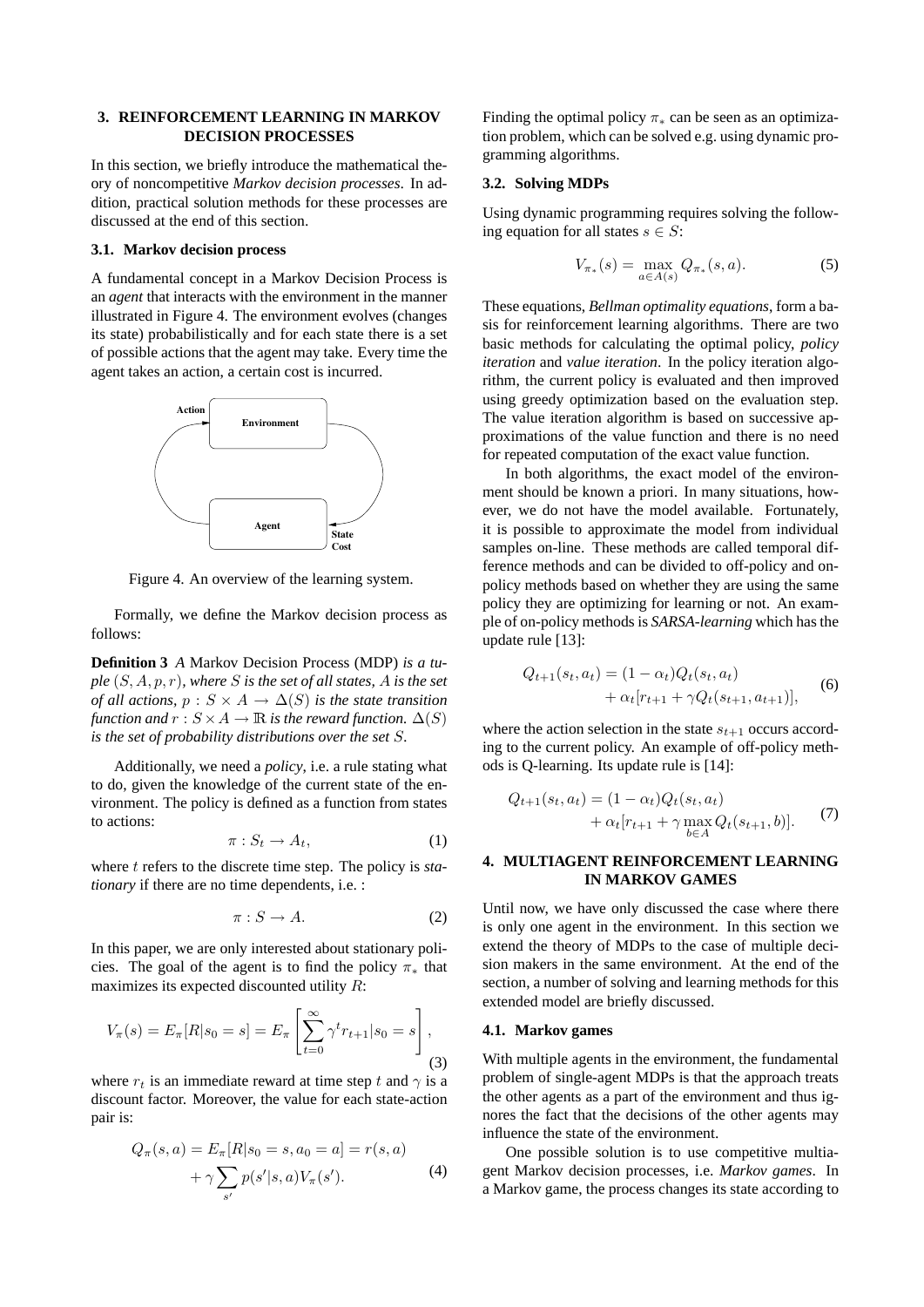the action choices of all the agents and can thus be seen as a multicontroller Markov decision process. Formally, we define a Markov game as follows:

**Definition 4** *A* Markov game *(*stochastic game*) is defined* as a tuple  $(S, A^1, \ldots, A^N, p, r^1, \ldots, r^N)$ *, where N is the number of agents,* S *is the set of all states,* A<sup>i</sup> *is the set of all actions for each agent*  $i \in \{1, N\}$ ,  $p : S \times A^1 \times$  $\ldots \times A^N \to \Delta(S)$  is the state transition function,  $r^i$  :  $S \times A^1 \times \ldots \times A^N \to \mathbb{R}$  is the reward function for agent i*.* ∆(S) *is the set of probability distributions over the set* S*.*

Again, as in the case of single-agent MDP, we need a policy  $\pi^{i}$  for each agent *i* (the policies are assumed to be stationary):

$$
\pi^i : S \to A^i, \forall i \in \{1, N\}.
$$
 (8)

The expected discounted utility of agent  $i$  is the following:

$$
V_{\pi^1,\dots,\pi^N}^i(s) = E_{\pi^1,\dots,\pi^N} [R^i|s_0 = s]
$$
  
=  $E_{\pi^1,\dots,\pi^N} \left[ \sum_{t=0}^{\infty} \gamma^t r_{t+1}^i | s_0 = s \right],$  (9)

where  $r_t^i$  is the immediate reward at time step t for agent i and  $\gamma$  is a discount factor. Moreover, the value for each state-action pair is

$$
Q_{\pi^1,\dots,\pi^N}^i(s, a^1, \dots, a^N)
$$
  
=  $E_{\pi^1,\dots,\pi^N}[R^i|s_0 = s, a_0^1 = a^1, \dots, a_0^N = a^N]$   
=  $r^i(s, a^1, \dots, a^N)$   
+  $\gamma \sum_{s'} p(s'|s, a^1, \dots, a^N) V_{\pi^1,\dots,\pi^N}^i(s').$  (10)

Contrast to the single-agent MDP, finding the optimal policy  $\pi^i_*$  for each agent *i* can be seen as a game theoretical problem where the strategies the players can choose are the policies defined in Eq. (8).

## **4.2. Solving Markov games**

In the case of multiagent reinforcement learning, it is not enough to maximize the expected utilities of individual agents. Instead, our goal is to find an equilibrium policy of the Markov game, e.g. a Nash equilibrium policy. The Nash equilibrium policy is defined as follows:

**Definition 5** If N is the number of agents and  $\Pi^i$  is the *policy space for agent i, the policies*  $\pi^1_*, \ldots, \pi^N_*$  *constitute a Nash equilibrium solution of the game if the follow* $i$ ng *inequality holds for all*  $\pi^{i} \in \Pi^{i}$  *and for all i in each state:*

$$
V^i_{\pi^1_*,...,\pi^i,...,\pi^N_*}(s) \leq V^i_{\pi^1_*,...,\pi^N_*}(s)
$$

It is noteworthy that Definition 5 coincides with Definition 2 when individual strategies are replaced with policies. The Stackelberg equilibrium concept can be defined

for policies in similar fashion. We refer to methods build on Markov games with the Nash equilibrium concept as symmetric methods and to methods that utilize the Stackelberg equilibrium concept as asymmetric methods.

If the exact model, i.e. rewards and state transition probabilities, is known a priori, it is possible to solve the game using standard mathematical optimization methods. However, only a few special cases of Markov games can be solved with linear programming and, in general, more complex methods are needed.

#### **4.3. Symmetric learning in Markov games**

As in the case of single agent reinforcement learning, Qvalues defined in Eq. (10) can be learned from observations on-line using some iterative algorithm. For example, in the two-agent case, if we use Q-learning, the update rule for agent 1 is  $[15]$ :

$$
Q_{t+1}^1(s_t, a_t^1, a_t^2) = (1 - \alpha_t) Q_t^1(s_t, a_t^1, a_t^2)
$$
  
+  $\alpha_t [r_{t+1}^1 + \gamma \text{Nash}\{Q_t^1(s_{t+1})\}],$  (11)

where Nash $\{Q_t^1(s_{t+1})\}$  is the Nash equilibrium outcome of the bimatrix game defined by the payoff function  $Q_t^1(s_{t+1})$ . The update rule for agent 2 is symmetric.

Note that it is guaranteed that every finite matrix game possesses at least one Nash equilibrium in mixed strategies. However, there need not exist a Nash equilibrium point in pure strategies and therefore Nash $\{Q_t^1(s_{t+1})\}$  in Eq. (11) returns the value of a mixed strategy equilibrium.

### **4.4. Asymmetric learning in Markov games**

A Markov game can be seen as a set of matrix games associated with each state  $s \in S$ . If the value functions of both the leader and the follower are known, we can obtain an asymmetric solution of the Markov game by solving the matrix game associated with each state s using the Stackelberg solution concept. The following three stage protocol solves a Stackelberg equilibrium solution in a state  $s \in S$ :

1. Determination of the cooperation strategies  $a^c$  =  $(a^{1c}, a^{2c})$  by finding the maximum element of the matrix game  $Q_{\pi_1,\pi_2}^1$  in the state s:

$$
\arg\max_{\substack{a^1 \in A^1\\a^2 \in A^2}} Q^1_{\pi^1, \pi^2}(s, a^1, a^2). \tag{12}
$$

2. Determination of the leader's enforcement (and action,  $a_S^1 = g(s, a^c)$ :

$$
g(s, a^c) = \arg\min_{a^1 \in A^1} \|f(Q_{\pi^1, \pi^2}^2(s, a^1, a^2)), a^c\|.
$$
\n(13)

3. Determination of the follower's response  $a_S^2$ :

$$
a_S^2 = \arg\max_{a^2 \in A^2} Q_{\pi^1, \pi^2}^2(s, g(s, a^c), a^2). \tag{14}
$$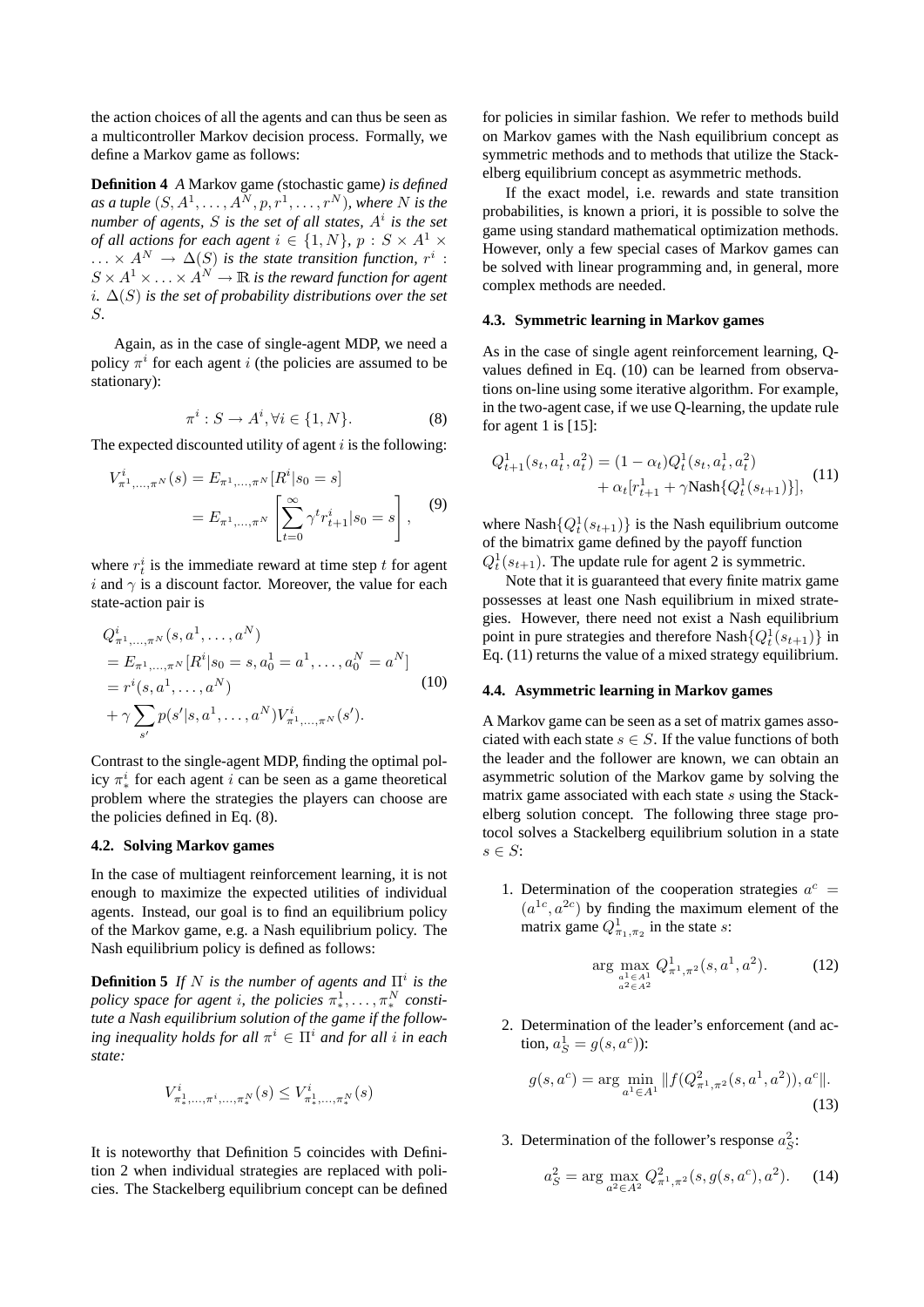In the protocol,  $\|a, a^c\|, a \in A^2$  is a distance measure, defined in the Q-value space of the leader, measuring the distance between the Q-value corresponding a particular action and the Q-value associated to the cooperation strategies (maximal possible payoff for the leader), i.e. :

$$
||x, a^c|| = |Q^1_{\pi^1, \pi^2}(s, a^1, x) - Q^1_{\pi^1, \pi^2}(s, a^{1c}, a^{2c})|.
$$
 (15)

The function  $f$  is used to select actions by player 2; e.g. in the case of of greedy action selection  $f = \arg \max_{a^2 \in A^2}$ . In practical implementations of the protocol, e.g. when the protocol is applied to action selection during learning, the minimization in step 2 can be replaced with the *softmin* function and the maximization in step 3 with the *softmax* function for ensuring the proper exploration of the stateaction space.

Actual learning of the payoffs  $Q_{\pi_S^1, \pi_S^2}^1$  and  $Q_{\pi_S^1, \pi_S^2}^2$  can be done by using any suitable method from the field of reinforcement learning. In this paper we present the equations for asymmetric multiagent Q-learning. If agent 1 is the leader and agent 2 is the follower, update rules for the Q-values are as follows:

$$
Q_{t+1}^1(s_t, a_t^1, a_t^2) = (1 - \alpha_t) Q_t^1(s_t, a_t^1, a_t^2) + \alpha_t [r_{t+1}^1 + \gamma \max_{b \in A^1} Q_t^1(s_{t+1}, b, Tb)]
$$
\n(16)

and

$$
Q_{t+1}^2(s_t, a_t^1, a_t^2) = (1 - \alpha_t) Q_t^2(s_t, a_t^1, a_t^2)
$$
  
+  $\alpha_t [r_{t+1}^2$   
+  $\gamma \max_{b \in A^2} Q_t^2(s_{t+1}, g(s_{t+1}, a_{t+1}^c), b)].$   
(17)

In Eq. (16), the operator  $Tb$  conducts the follower's response to the leader's action enforcement *b*.

#### **4.5. Learning in complex decision tasks**

As discussed above, various social interaction situations between agents can be learned by combining asymmetric and symmetric learning methods. It is possible to solve all problem instances by using the normal form representation in each state but the number of strategies grows very fast with the number of information states. Therefore it would be more efficient to evaluate the state values by using the techniques presented in Section 2.3.

The general form of the temporal-difference learning rule takes the following form:

$$
Q_{t+1}^i(s_t, a_t^1, \dots, a_t^N) = (1 - \alpha_t) Q_t^i(s_t, a_t^1, \dots, a_t^N) + \alpha_t [r_{t+1}^i + \gamma f\{Q_t^i(s_{t+1})\}],
$$
\n(18)

where the operator f evaluates the value of a state and thus works as discussed in Section 2.3. Note that the learning rule is the same for all agents in the system but the actual implementation of the operator f may be different for different agents.

Table 5. The subgame when player 1 selects the strategy  $a^1$  in state 1.

| 598.492 | 595.492 |
|---------|---------|
| 595.492 | 598.492 |

Table 6. The subgame when player 1 selects the strategy  $b<sup>1</sup>$  in state 2.

| 601.508 | 592.508 |
|---------|---------|
| 592.508 | 601.508 |

#### **5. SIMPLE EXAMPLE**

In this section, we solve a simple example task with two states and three learning agents. Each agent has two options available in both states. All options cause the system to switch its state to the other state. The example is solved by using the off-policy method defined by Eq. (18). Figure 5 illustrates the decision tasks in both states and also lists the payoff values for each agent. In state 1, an ordering among the agents is only partial (agents 2 and 3 make their decisions simultaneously) whereas in state 2 the ordering is full.

As all the agents have two options available in both states, a three dimensional array for each agent and for each state is needed for storing the Q-values during the learning process. The learned Q-values for agent 1 in the case of action selection  $a^1$  in state 1 and action selection  $b<sup>1</sup>$  in state 2 are shown in Tables 5 and 6, respectively. The discount factor  $\gamma$  was 0.99 in the simulation runs and all state-action tuples were visited 5000 times.

In Figure 6, the convergence of the Q-values of agent 1 is illustrated. In this figure, the Euclidean distance between vectors containing values from consecutive training rounds is plotted against the round number. Only the case of agent 1 in state 1 is shown. The system converged to the optimal value function and the changes in Q-values were very small after 700 iterations. Convergence properties in all other cases are similar.

#### **6. CONCLUSIONS**

In this paper, we proposed the idea of associating arbitrarily complex decision tasks with states in multiagent



Figure 5. Extensive form games corresponding to the states in the example. In state 1 (left), an ordering among the agents is only partial whereas in state 2 (right) it is full.